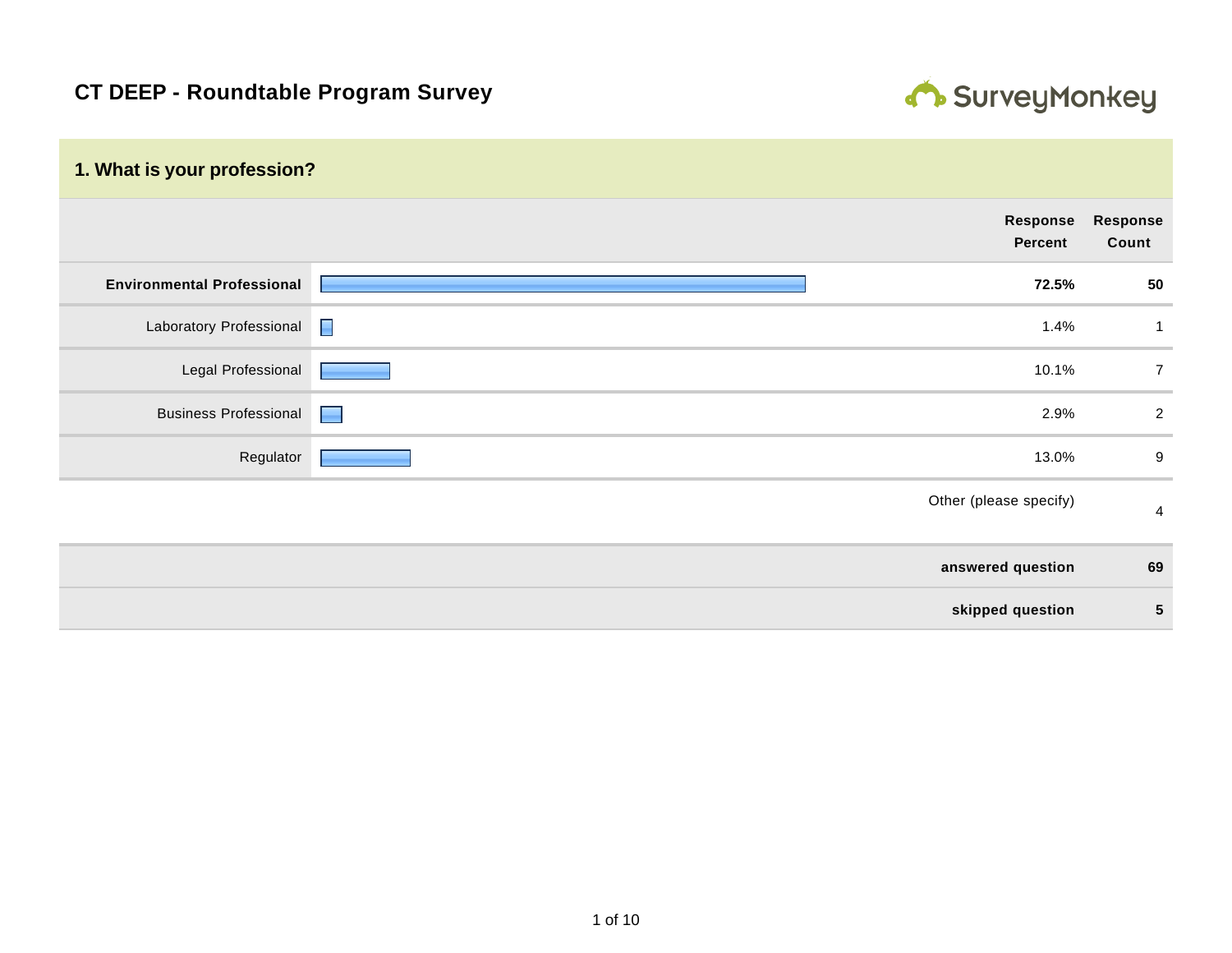# **2. Please estimate the number of variances you will be submitting in the next 12 months.**

#### **Number of submittals**

|                                                                                                                 | $\pmb{0}$     | $1 - 3$     | $4 - 6$     | $7-9$       | More than 10 | Don't know  | Response<br>Count |
|-----------------------------------------------------------------------------------------------------------------|---------------|-------------|-------------|-------------|--------------|-------------|-------------------|
| Additional Polluting Substance (one<br>request may include group of<br>compounds for one site)                  | $30.6\%$ (11) | 41.7% (15)  | 16.7% (6)   | $2.8\%$ (1) | $5.6\%$ (2)  | $2.8\%$ (1) | 36                |
| Alternative Site-Specific Criteria                                                                              | 41.2% (14)    | 41.2% (14)  | $5.9\%$ (2) | $0.0\%$ (0) | $2.9\%$ (1)  | $8.8\%$ (3) | 34                |
| Alternative Groundwater Monitoring<br>Plan                                                                      | 50.0% (17)    | 44.1% (15)  | $5.9\%$ (2) | $0.0\%$ (0) | $0.0\%$ (0)  | $0.0\%$ (0) | 34                |
| Assistance in addressing residual<br>pesticides                                                                 | $61.8\%$ (21) | 32.4% (11)  | $0.0\%$ (0) | $0.0\%$ (0) | $0.0\%$ (0)  | $5.9\%$ (2) | 34                |
| Assistance with reuse of polluted<br>soil                                                                       | 41.2% (14)    | 50.0% (17)  | $2.9\%$ (1) | $0.0\%$ (0) | $0.0\%$ (0)  | $5.9\%$ (2) | 34                |
| <b>Engineered Control</b>                                                                                       | 50.0% (17)    | 35.3% (12)  | $8.8\%$ (3) | $0.0\%$ (0) | $0.0\%$ (0)  | $5.9\%$ (2) | 34                |
| <b>Environmental Land Use</b><br>Restrictions (one ELUR may<br>include more than one restriction<br>for a site) | $17.1\%$ (6)  | 60.0% (21)  | 22.9% (8)   | $0.0\%$ (0) | $0.0\%$ (0)  | $0.0\%$ (0) | 35                |
| <b>ELUR Temporary Release</b>                                                                                   | 84.4% (27)    | $0.0\%$ (0) | $0.0\%$ (0) | $0.0\%$ (0) | $0.0\%$ (0)  | 15.6% (5)   | 32                |
| <b>Technical Impracticabilty Variance</b>                                                                       | 66.7% (22)    | 24.2% (8)   | $0.0\%$ (0) | $0.0\%$ (0) | $0.0\%$ (0)  | $9.1\%$ (3) | 33                |
| Widespread Polluted Fill Variance                                                                               | 67.6% (23)    | 23.5% (8)   | $0.0\%$ (0) | $0.0\%$ (0) | $0.0\%$ (0)  | $8.8\%$ (3) | 34                |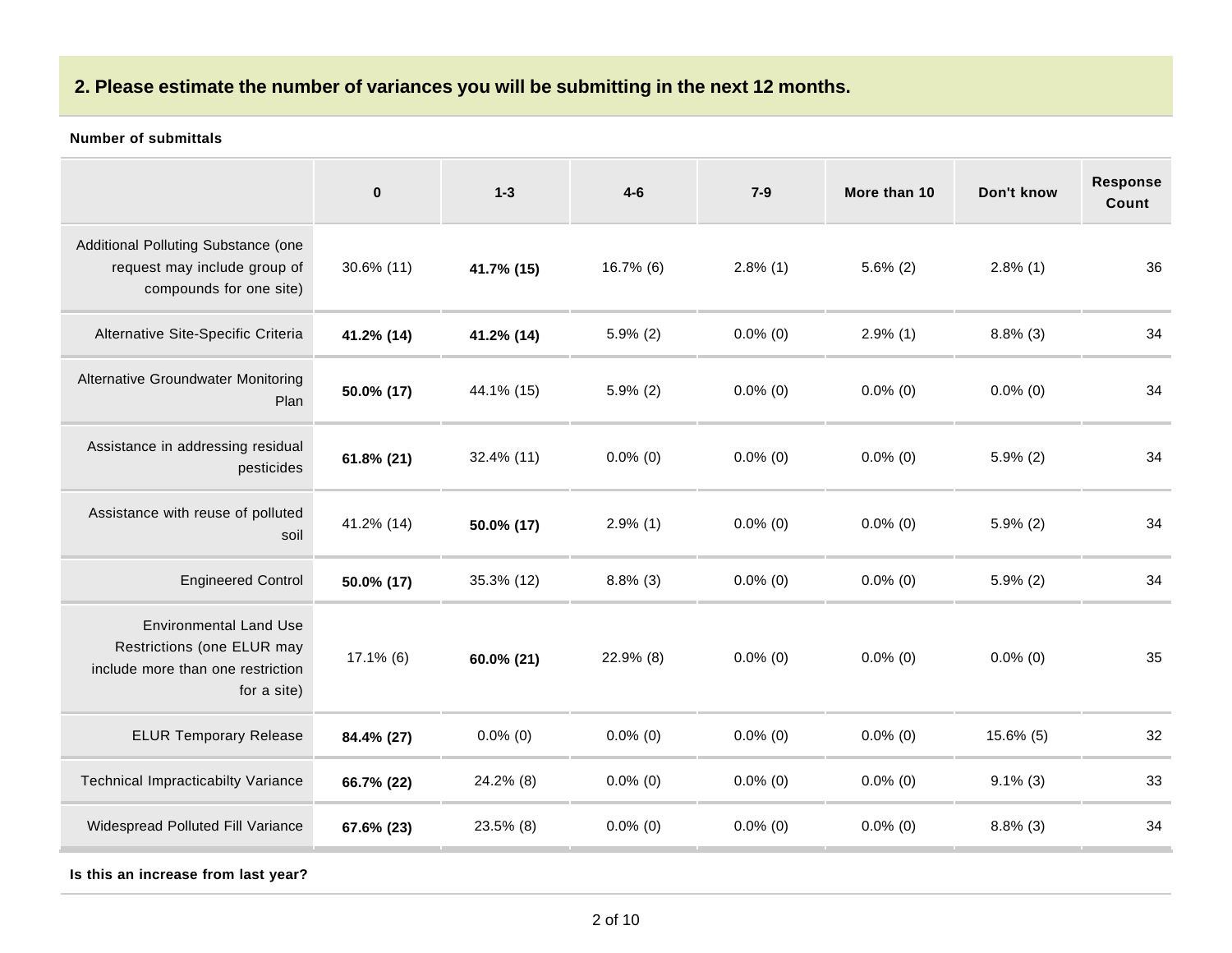|                                                                                                                 | <b>Less</b> | <b>More</b>  | <b>Same</b> | N/A               | <b>Response</b><br>Count |
|-----------------------------------------------------------------------------------------------------------------|-------------|--------------|-------------|-------------------|--------------------------|
| Additional Polluting Substance (one<br>request may include group of<br>compounds for one site)                  | $2.9\%$ (1) | 45.7% (16)   | 37.1% (13)  | $14.3\%$ (5)      | 35                       |
| Alternative Site-Specific Criteria                                                                              | $3.0\%$ (1) | 33.3% (11)   | 45.5% (15)  | $18.2\%$ (6)      | 33                       |
| <b>Alternative Groundwater Monitoring</b><br>Plan                                                               | $0.0\%$ (0) | 35.3% (12)   | 47.1% (16)  | 17.6% (6)         | 34                       |
| Assistance in addressing residual<br>pesticides                                                                 | $0.0\%$ (0) | 27.3% (9)    | 48.5% (16)  | 24.2% (8)         | 33                       |
| Assistance with reuse of polluted<br>soil                                                                       | $0.0\%$ (0) | 24.2% (8)    | 51.5% (17)  | 24.2% (8)         | 33                       |
| <b>Engineered Control</b>                                                                                       | $3.0\%$ (1) | 27.3% (9)    | 51.5% (17)  | $18.2\%$ (6)      | 33                       |
| <b>Environmental Land Use</b><br>Restrictions (one ELUR may<br>include more than one restriction<br>for a site) | $0.0\%$ (0) | 67.6% (23)   | 26.5% (9)   | $5.9\%$ (2)       | 34                       |
| <b>ELUR Temporary Release</b>                                                                                   | $0.0\%$ (0) | $3.2\%$ (1)  | 58.1% (18)  | 38.7% (12)        | 31                       |
| Technical Impracticabilty Variance                                                                              | $0.0\%$ (0) | $21.2\%$ (7) | 51.5% (17)  | 27.3% (9)         | 33                       |
| Widespread Polluted Fill Variance                                                                               | $5.9\%$ (2) | 17.6% (6)    | 52.9% (18)  | 23.5% (8)         | 34                       |
|                                                                                                                 |             |              |             | answered question | 37                       |
|                                                                                                                 |             |              |             | skipped question  | 37                       |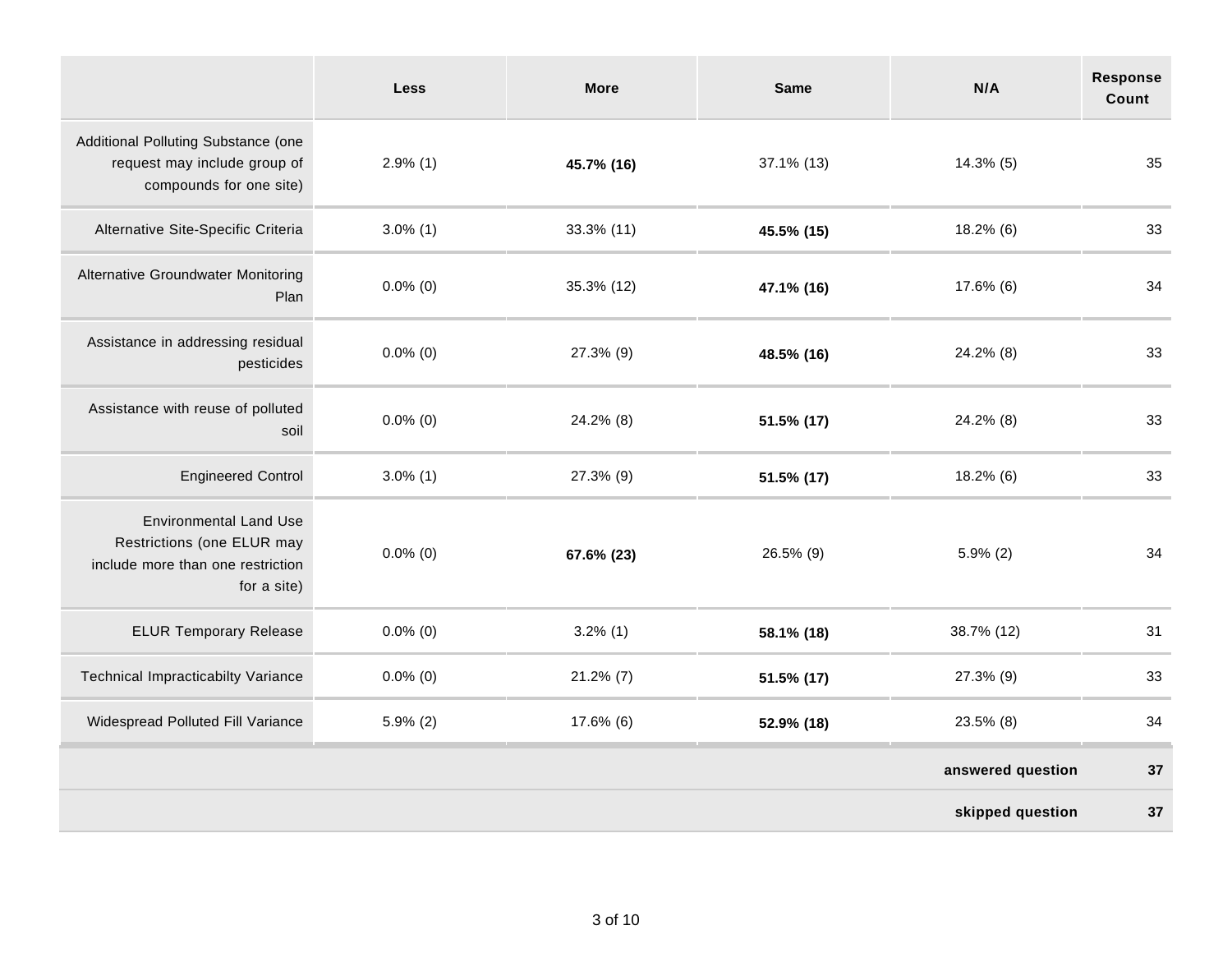## **3. Please estimate the number of verifications you will be submitting in the next 12 months**

#### **Number of submittals**

|                                                                          | 0            | $1 - 3$    | $4 - 6$     | $7-9$       | More than 10 | Don't know  | <b>Response</b><br>Count |
|--------------------------------------------------------------------------|--------------|------------|-------------|-------------|--------------|-------------|--------------------------|
| <b>Property Transfer or Voluntary</b><br><b>Remediation Verification</b> | $21.6\%$ (8) | 67.6% (25) | $5.4\%$ (2) | $0.0\%$ (0) | $0.0\%$ (0)  | $5.4\%$ (2) | 37                       |

|                                                                   | Yes        | <b>No</b>  | N/A               | <b>Response</b><br>Count |
|-------------------------------------------------------------------|------------|------------|-------------------|--------------------------|
| Property Transfer or Voluntary<br><b>Remediation Verification</b> | 43.2% (16) | 40.5% (15) | $16.2\%$ (6)      | 37                       |
|                                                                   |            |            | answered question | 37                       |
|                                                                   |            |            | skipped question  | 37                       |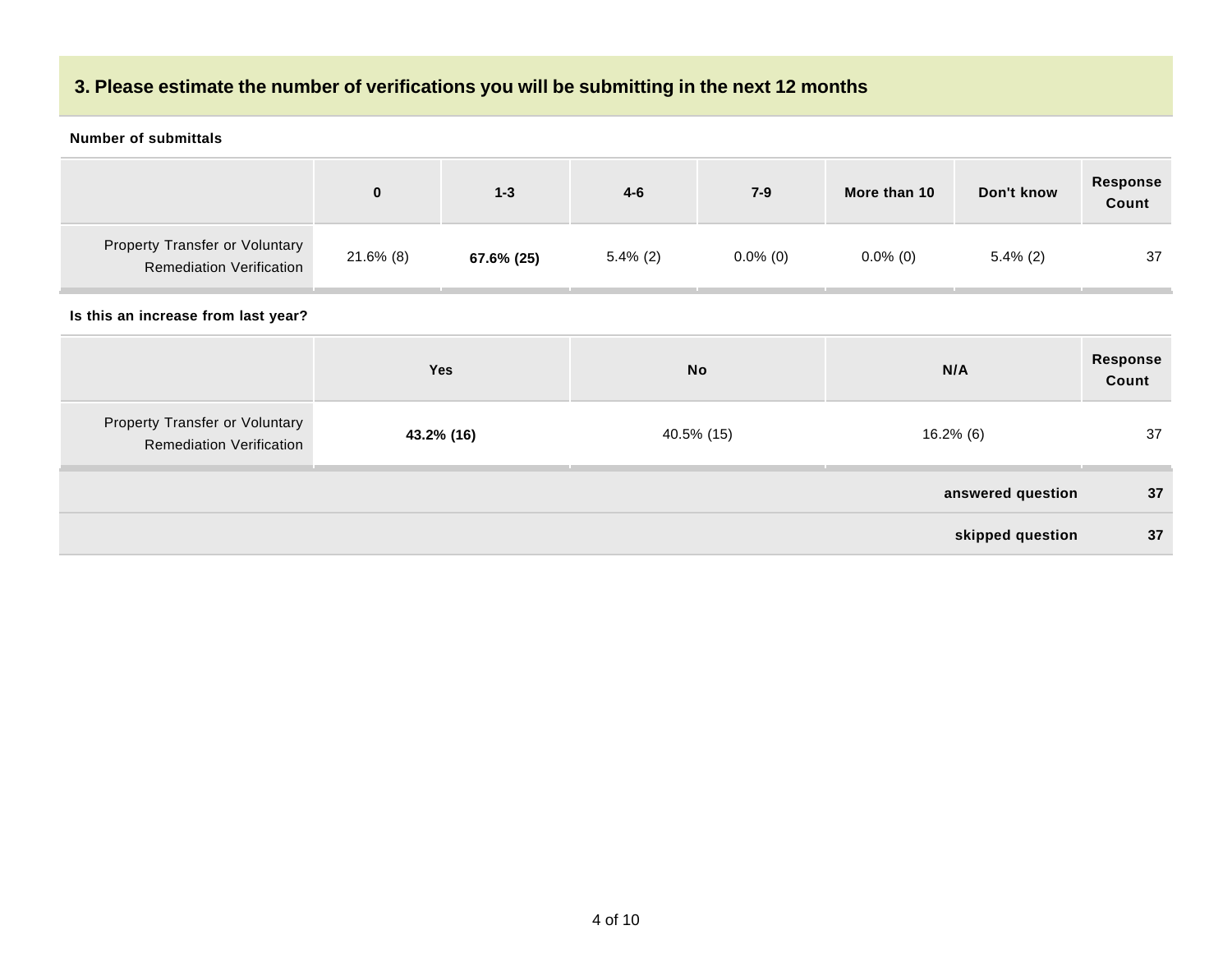### **4. Please estimate the number of submittals involving Brownfields you will be submitting in the next 12 months.**

#### **Number of submittals**

|                                                                                          | $\mathbf{0}$ | $1 - 3$       | $4 - 6$     | $7-9$       | More than 10 | Don't know   | <b>Response</b><br>Count |
|------------------------------------------------------------------------------------------|--------------|---------------|-------------|-------------|--------------|--------------|--------------------------|
| Covenant Not to Sue (22a-133aa)                                                          | 86.1% (31)   | $8.3\%$ (3)   | $0.0\%$ (0) | $0.0\%$ (0) | $0.0\%$ (0)  | $5.6\%$ (2)  | 36                       |
| <b>Targeted Brownfield Remedy sites</b>                                                  | 68.6% (24)   | 25.7% (9)     | $0.0\%$ (0) | $0.0\%$ (0) | $0.0\%$ (0)  | $5.7\%$ (2)  | 35                       |
| Brownfield Remediation and<br>Revitalization Program (Sec. 17 of<br>PA 11-141)           | 55.9% (19)   | $32.4\%$ (11) | $0.0\%$ (0) | $0.0\%$ (0) | $0.0\%$ (0)  | $11.8\%$ (4) | 34                       |
| Abandoned Brownfield Cleanup<br>Program (Sec. 7 of PA 09-235 as<br>amended by PA 11-141) | 73.5% (25)   | $11.8\%$ (4)  | $0.0\%$ (0) | $0.0\%$ (0) | $0.0\%$ (0)  | 14.7% (5)    | 34                       |
| Special Contaminated Remediation<br>Insurance Fund (22a-133u)                            | 78.8% (26)   | $9.1\%$ (3)   | $0.0\%$ (0) | $0.0\%$ (0) | $0.0\%$ (0)  | $12.1\%$ (4) | 33                       |
| FY2012 Brownfields Assessment<br>Grant (PL 107-118 sec. 104(k))                          | 71.4% (25)   | $17.1\%$ (6)  | $0.0\%$ (0) | $0.0\%$ (0) | $0.0\%$ (0)  | $11.4\%$ (4) | 35                       |
| FY2012 Brownfields Cleanup Grant<br>(PL 107-118 sec. 104(k))                             | 68.6% (24)   | $20.0\%$ (7)  | $0.0\%$ (0) | $0.0\%$ (0) | $0.0\%$ (0)  | $11.4\%$ (4) | 35                       |
| Request for Petroleum Eligibility<br><b>Determination</b>                                | 71.4% (25)   | $14.3\%$ (5)  | $2.9\%$ (1) | $0.0\%$ (0) | $0.0\%$ (0)  | $11.4\%$ (4) | 35                       |

| <b>Yes</b> | <b>No</b> | N/A | Response<br>Count |
|------------|-----------|-----|-------------------|
|            |           |     |                   |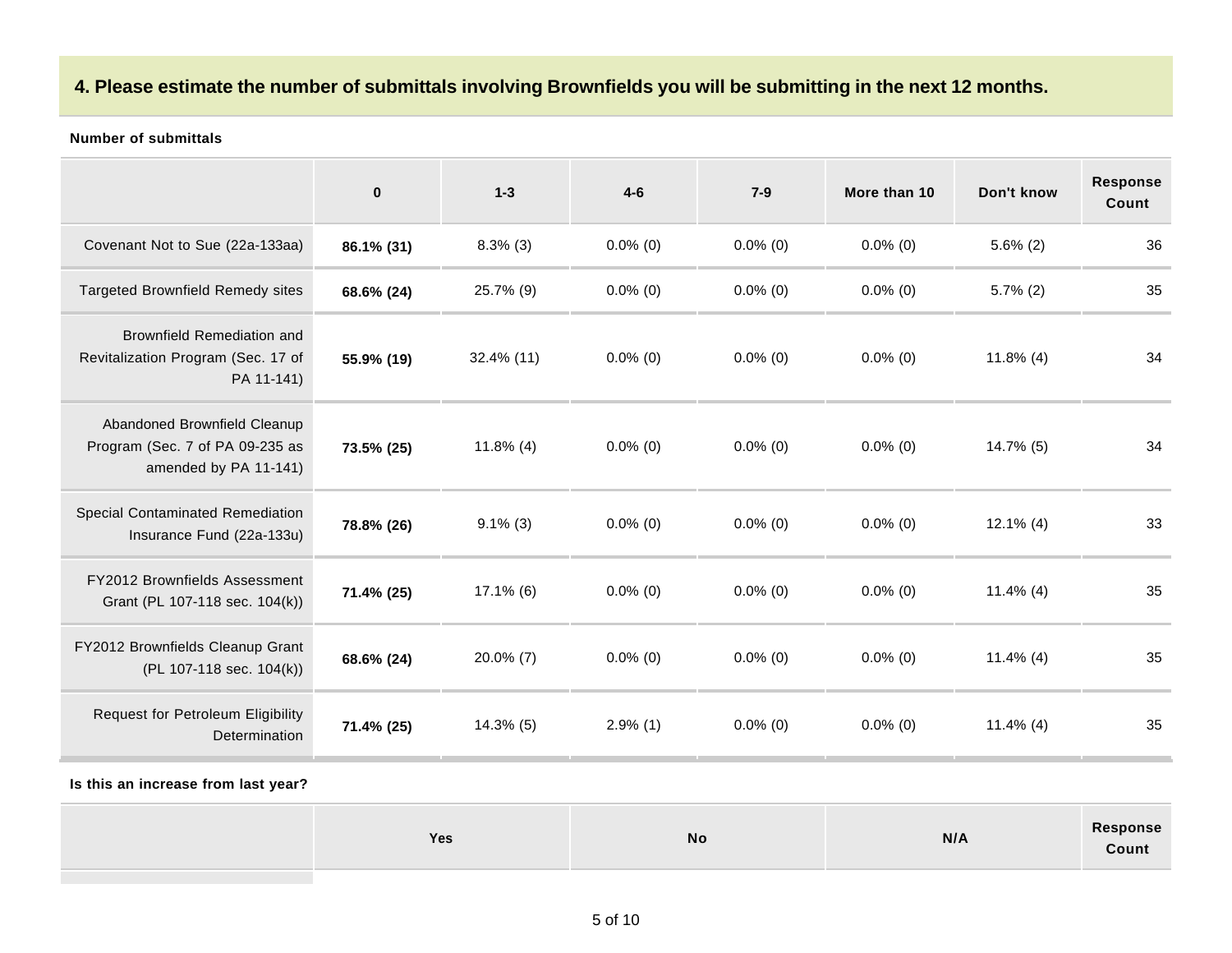| Covenant Not to Sue (22a-133aa)                                                          | $8.6\%$ (3)  | 51.4% (18) | 40.0% (14)        | 35 |
|------------------------------------------------------------------------------------------|--------------|------------|-------------------|----|
| <b>Targeted Brownfield Remedy sites</b>                                                  | 22.9% (8)    | 45.7% (16) | $31.4\%$ (11)     | 35 |
| Brownfield Remediation and<br>Revitalization Program (Sec. 17 of<br>PA 11-141)           | 29.4% (10)   | 38.2% (13) | 32.4% (11)        | 34 |
| Abandoned Brownfield Cleanup<br>Program (Sec. 7 of PA 09-235 as<br>amended by PA 11-141) | $11.8\%$ (4) | 47.1% (16) | 41.2% (14)        | 34 |
| Special Contaminated Remediation<br>Insurance Fund (22a-133u)                            | $8.8\%$ (3)  | 52.9% (18) | 38.2% (13)        | 34 |
| FY2012 Brownfields Assessment<br>Grant (PL 107-118 sec. 104(k))                          | 14.7% (5)    | 47.1% (16) | 38.2% (13)        | 34 |
| FY2012 Brownfields Cleanup Grant<br>(PL 107-118 sec. 104(k))                             | $17.1\%$ (6) | 45.7% (16) | 37.1% (13)        | 35 |
| Request for Petroleum Eligibility<br>Determination                                       | $17.1\%$ (6) | 42.9% (15) | 40.0% (14)        | 35 |
|                                                                                          |              |            | answered question | 37 |
|                                                                                          |              |            | skipped question  | 37 |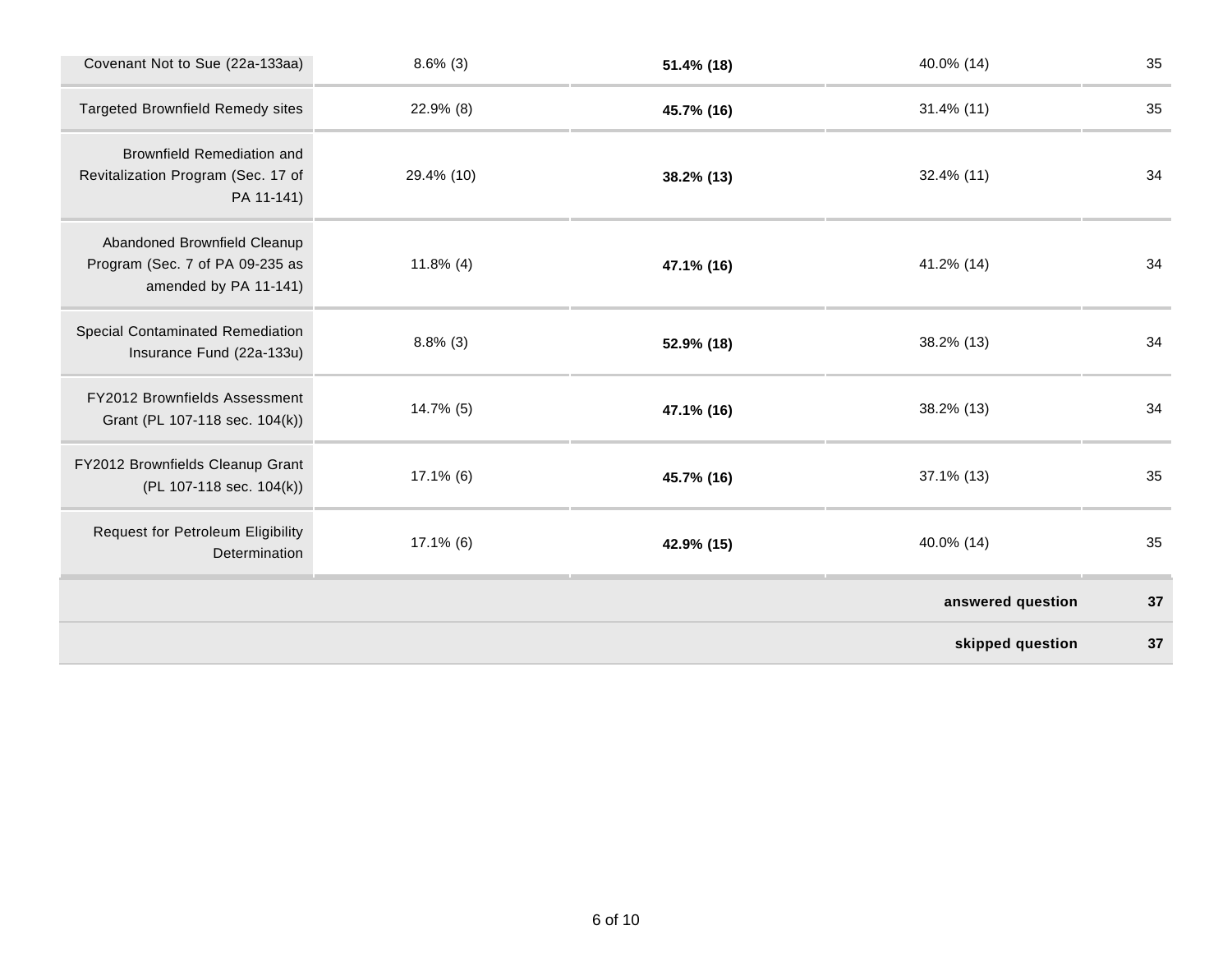### **5. Please estimate the number of permit requests you will be submitting in the next 12 months.**

#### **Number of submittals**

|                                                   | $\bf{0}$   | $1 - 3$    | $4 - 6$     | $7 - 9$     | More than 10 | Don't know   | <b>Response</b><br>Count |
|---------------------------------------------------|------------|------------|-------------|-------------|--------------|--------------|--------------------------|
| Temporary Authorization for<br>remedial injection | 33.3% (12) | 55.6% (20) | $5.6\%$ (2) | $0.0\%$ (0) | $0.0\%$ (0)  | $5.6\%$ (2)  | 36                       |
| General Permit for remedial<br>injection          | 38.9% (14) | 44.4% (16) | $2.8\%$ (1) | $0.0\%$ (0) | $2.8\%$ (1)  | $11.1\%$ (4) | 36                       |

|                                                   | Yes        | <b>No</b>  | N/A               | Response<br>Count |
|---------------------------------------------------|------------|------------|-------------------|-------------------|
| Temporary Authorization for<br>remedial injection | 38.9% (14) | 44.4% (16) | 16.7% (6)         | 36                |
| General Permit for remedial<br>injection          | 30.6% (11) | 38.9% (14) | $30.6\%$ (11)     | 36                |
|                                                   |            |            | answered question | 37                |
|                                                   |            |            | skipped question  | 37                |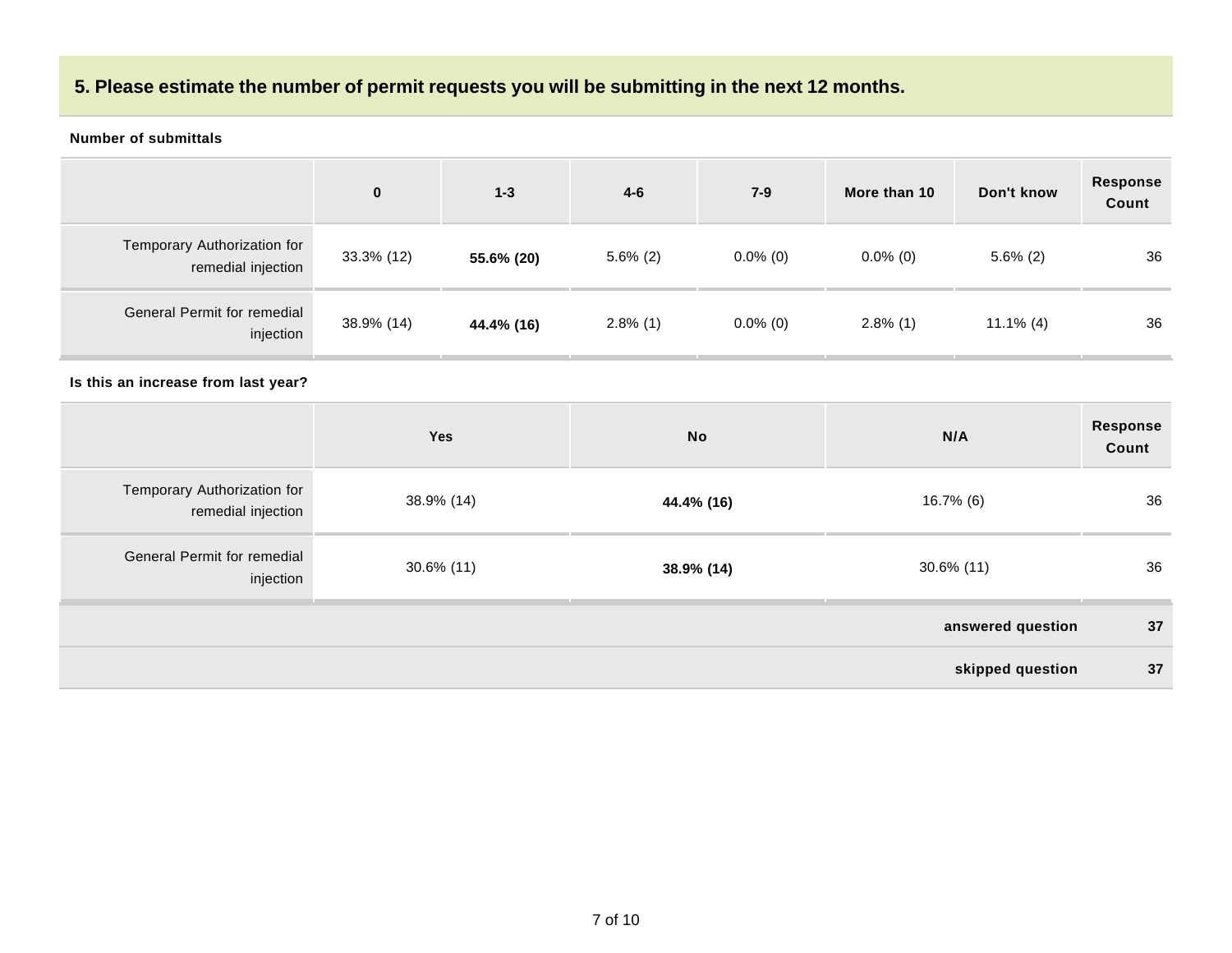### **6. Please estimate the number of Property Transfer filings you will be submitting in the next 12 months.**

#### **Number of submittals**

|                                | 0          | $1 - 3$    | $4 - 6$      | $7 - 9$     | More than 10 | Don't know  | Response<br>Count |
|--------------------------------|------------|------------|--------------|-------------|--------------|-------------|-------------------|
| Property transfer filing       | 29.7% (11) | 45.9% (17) | $13.5\%$ (5) | $5.4\%$ (2) | $2.7\%$ (1)  | $2.7\%$ (1) | 37                |
| Request for Schedule Extension | 44.4% (16) | 36.1% (13) | $8.3\%$ (3)  | $2.8\%$ (1) | $0.0\%$ (0)  | $8.3\%$ (3) | 36                |

|                                       | Yes        | <b>No</b>  | N/A               | Response<br>Count |
|---------------------------------------|------------|------------|-------------------|-------------------|
| Property transfer filing              | 35.1% (13) | 43.2% (16) | 21.6% (8)         | 37                |
| <b>Request for Schedule Extension</b> | 22.9% (8)  | 51.4% (18) | 25.7% (9)         | 35                |
|                                       |            |            | answered question | 37                |
|                                       |            |            | skipped question  | 37                |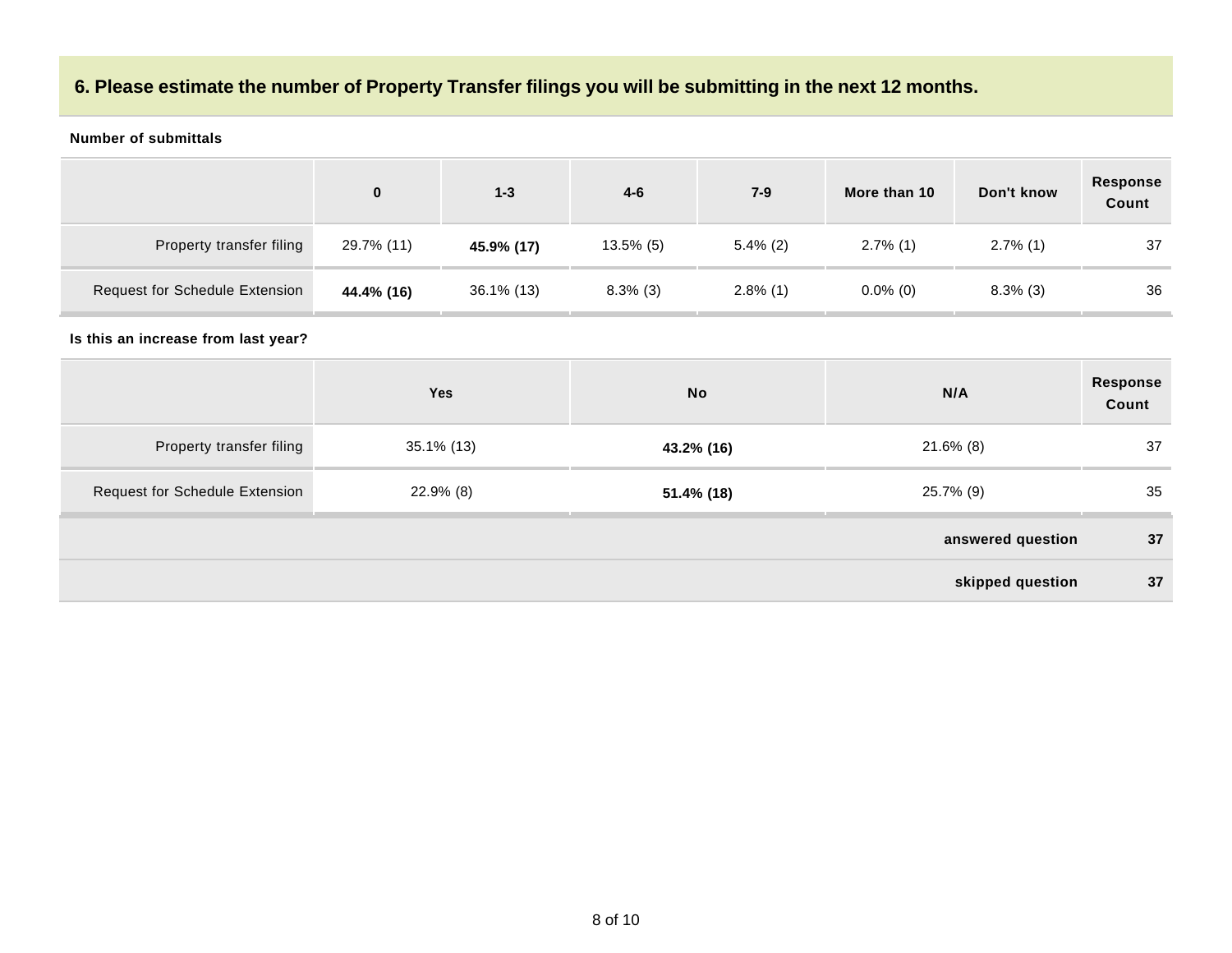### **7. Please estimate how many of your sites will be entering the Voluntary Remediation Program in the next 12 months.**

#### **Number of submittals**

|                         | 0          | $1 - 3$   | $4 - 6$     | $7-9$       | More than 10 | Don't know  | Response<br>Count |
|-------------------------|------------|-----------|-------------|-------------|--------------|-------------|-------------------|
| Sites entering 22a-133x | 67.6% (25) | 24.3% (9) | $5.4\%$ (2) | $0.0\%$ (0) | $0.0\%$ (0)  | $2.7\%$ (1) | 37                |
| Sites entering 22a-133y | 79.4% (27) | 14.7% (5) | $0.0\%$ (0) | $0.0\%$ (0) | $0.0\%$ (0)  | $5.9\%$ (2) | 34                |

|                         | Yes          | <b>No</b>  | N/A               | Response<br>Count |
|-------------------------|--------------|------------|-------------------|-------------------|
| Sites entering 22a-133x | $18.9\%$ (7) | 48.6% (18) | 32.4% (12)        | 37                |
| Sites entering 22a-133y | $2.9\%$ (1)  | 58.8% (20) | 38.2% (13)        | 34                |
|                         |              |            | answered question | 37                |
|                         |              |            | skipped question  | 37                |